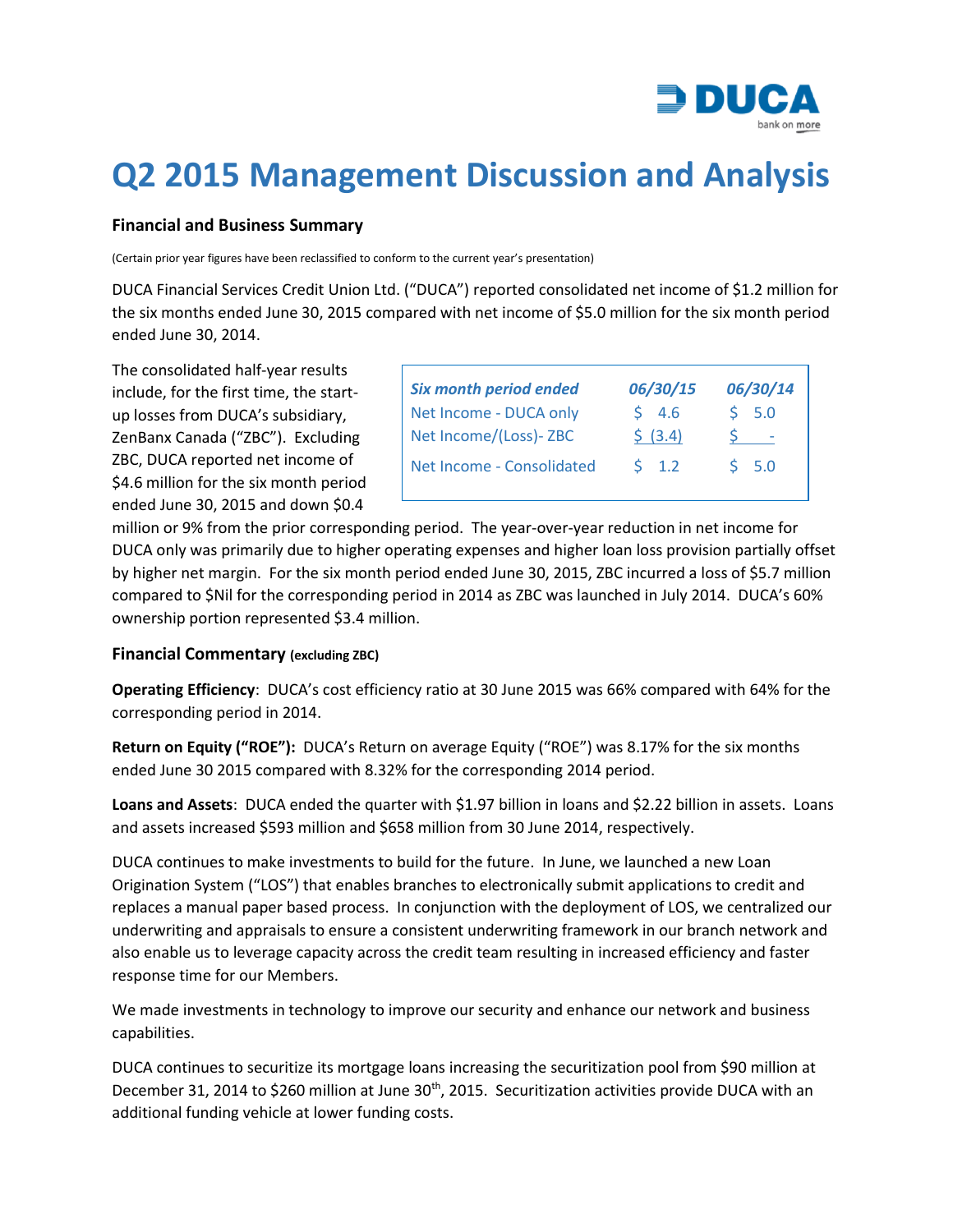

We improved our funding capabilities by entering into a Credit Agreement with Caisse Centrale Desjardins for a one-year \$60 million credit facility.

In April, we launched a new DUCA Visa credit card in partnership with Collabria Financial Services, Inc. ("Collabria"). Collabria is dedicated to offering unique payment services programs to Canadian credit unions. DUCA has worked in close collaboration with Collabria and has signed on as the first partner to use the services of Collabria in Canada.



Net Interest Margin: For the six months ended 30 June 2015, net interest income was \$15.9 million and down \$0.6 million compared to the previous six month period ended 30 June 2014. DUCA experienced good growth in our loan portfolio as a result of a renewed focus both in the residential and commercial space. However, DUCA's net interest margin contracted primarily due to higher funding costs and the lower interest rate environment.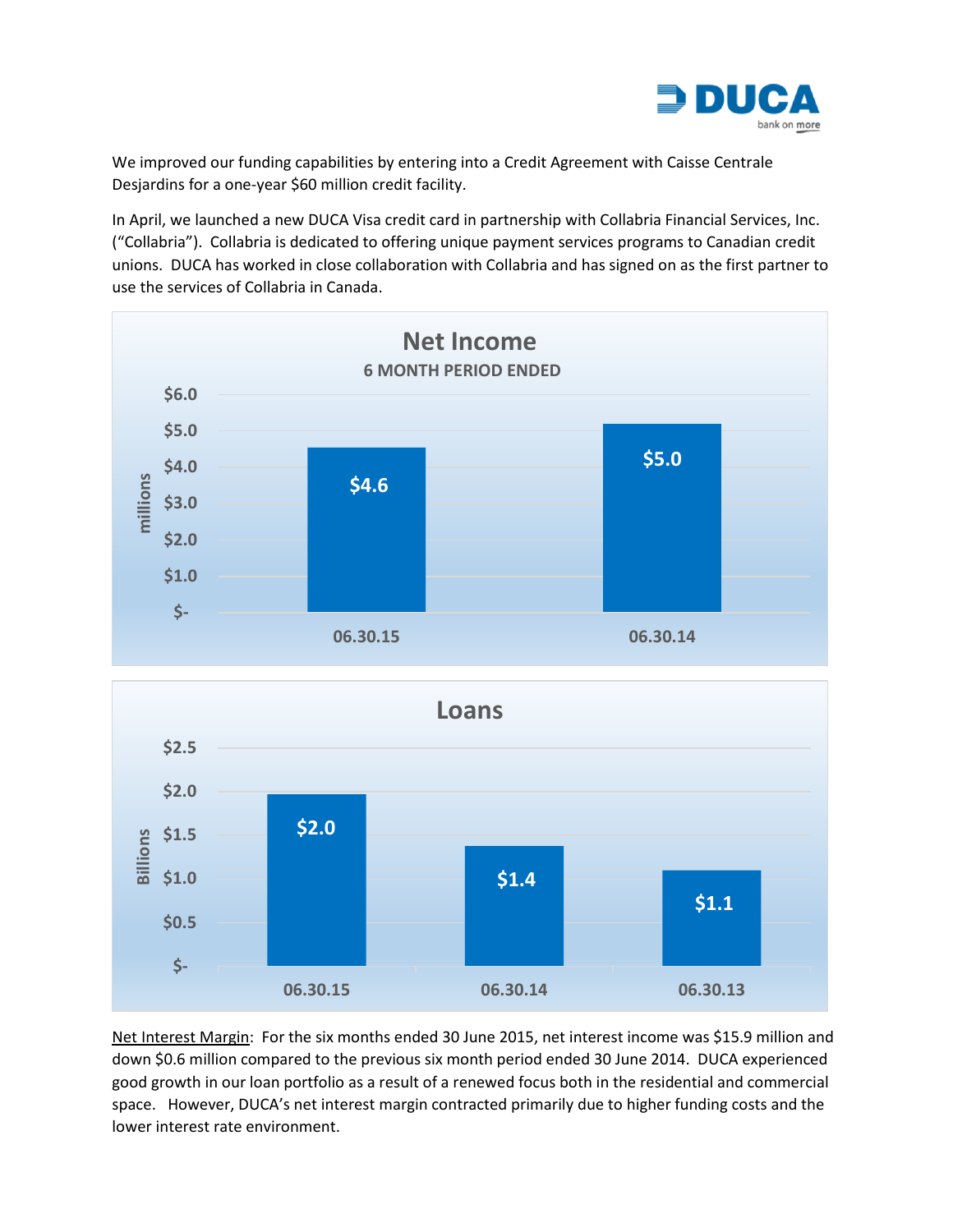

Non-Interest Income: Non-interest income commercial increased significantly to \$4.7 million for the six months ended 30 June 2015 and up \$2.6 million from the corresponding period in 2014 driven primarily from marked improvement in investment management, commercial loan fees, and foreign exchange.

Loan Loss Provision: Our loan loss provision was \$1.1 million and up \$0.5 million from the corresponding period in 2014 of \$0.6 million. DUCA continues to build its allowance for doubtful accounts. The increase in loan loss provision in 2015 is in line with the increase in loans and the desire to continue to improve the reserve position at DUCA.

In the second half of 2014, we reported on a handful of problem commercial loans and that we were working expeditiously to resolve these loans while, at the same time, minimizing any losses for DUCA. One of the problem loans has now been resolved and no losses incurred. We continue to work on the remaining two loans.

Operating Expenses: Operating expenses were \$13.6 million for the six months ended 30 June 2015 compared with \$11.9 million for the corresponding period in 2014. The cost efficiency ratio is 66% YTD which is an increase from 64% for the same six month period ended June 30, 2014.

However, on a quarterly basis, the cost efficiency ratios improved to 65.4% in the second quarter from 66.7% in the prior quarter and from 79.4% in the fourth quarter of 2014. DUCA continues to make strategic investments in people, business channels and compliance as it builds a framework for sustainable growth.



Excluding ZBC, DUCA's net income for the six month period is 10.2% below our Annual Operating Plan.

DUCA's capital ratios meet the requirements of the Credit Union Act and DUCA's Capital Management Policy. DUCA's Capital Leverage Ratio was 5.05% at June 30, 2015 (the Act's requirement is a minimum of 4% and DUCA's Capital Policy requirement is a minimum is 4.5%). DUCA's Risk-Weighted Assets Ratio